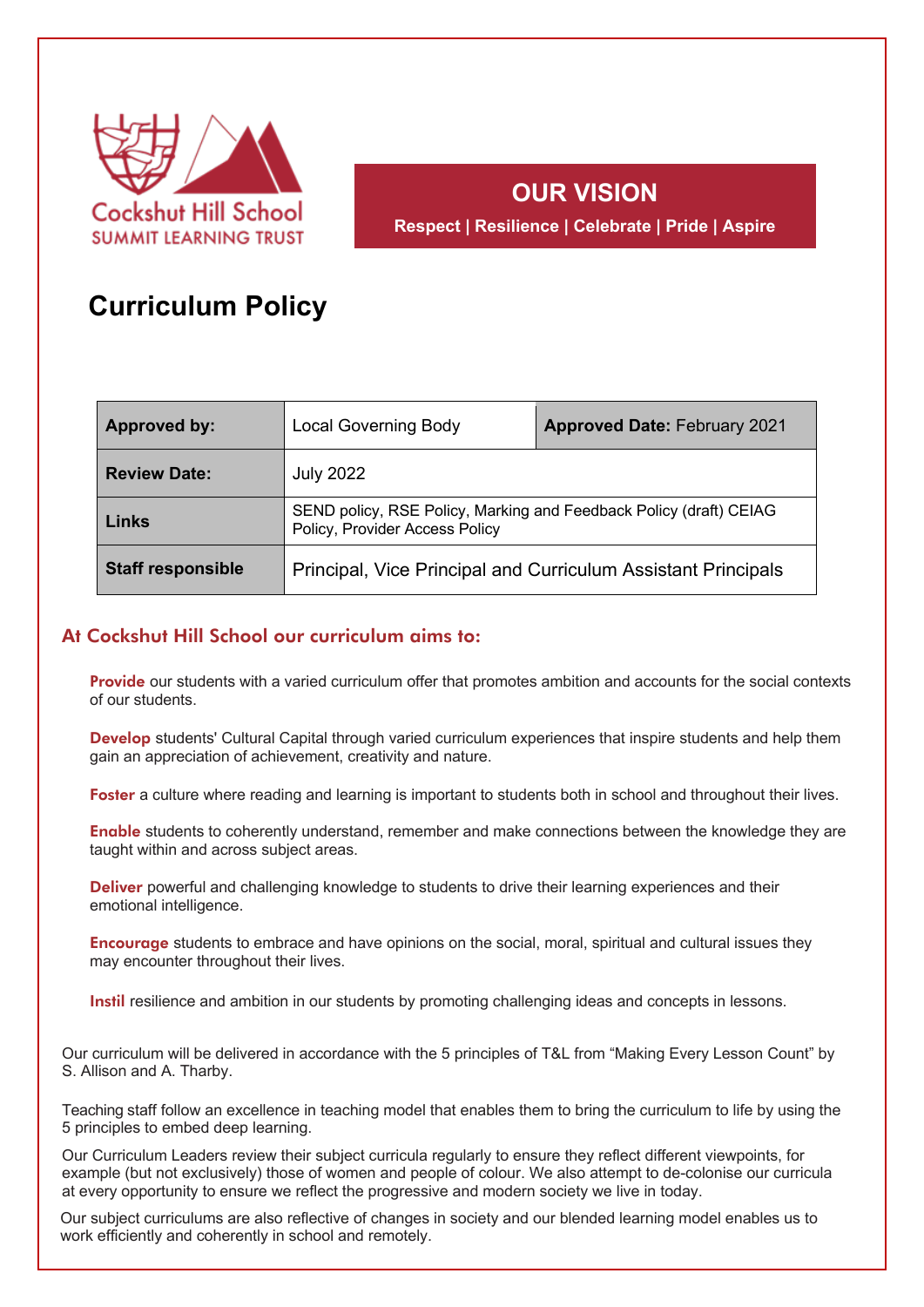## **Rationale**

Cockshut Hill School is a learning environment at the heart of its community. We promote care and respect and expect high standards in all aspects of school life.

Our aim is to meet the needs of young people and prepare them for adult and working life in the 21st century.

The educational vision and curriculum design for Cockshut Hill School recognises that:

- The world of tomorrow will be very different to the world of today
- The pace of change is increasing, hence the importance for flexibility.
- Young people have increasing access to information and learning material independently of school.

Curriculum delivery should involve a greater use of adults other than teachers. These could include support staff, graduates, artists, sports people and people from industry and business to support curriculum delivery.

Cockshut Hill School's curriculum policy is based on the following aims, to:

- Have students at its heart, putting their interests above those of the institution.
- Have a curriculum that is fit for purpose, offering differentiation and personalisation.
- Be a centre of excellence in learning and teaching.
- Prepare all students for a successful adult and working life in a 21st century global society.
- Give students the opportunity to have important new cultural experiences in the Cockshut Hill Cultural Capital Programme
- Be committed to excellence and continuous improvement.
- Nurture the talents of all and celebrate success.
- Work with Primary schools to ease transition.
- Involve the community.
- Involve parents/carers.
- Be in a learning environment that is above all else, inspiring.

### **Students will:**

- Have their individual needs addressed, both within the school and extending beyond the classroom into the family and community through a curriculum which offers breadth, support and challenge.
- Be given additional support if they start to fall behind in their learning, helping them get back on track quickly.
- Receive co-ordinated support to enable them to make the appropriate curriculum choices at key stages 4 and 5.

In practice students in Years 7, 8 and 9 follow a broad and balanced curriculum, which though weighted to support excellent progress in the academic core (English, Mathematics and Science), offers students an opportunity to experience The Arts, Humanities, Technology, PE and PSHE. All students follow this curriculum and in accepting a place at Cockshut Hill School, they and their parents are accepting that their children will experience and take part in the whole of this curriculum. There cannot be exemptions.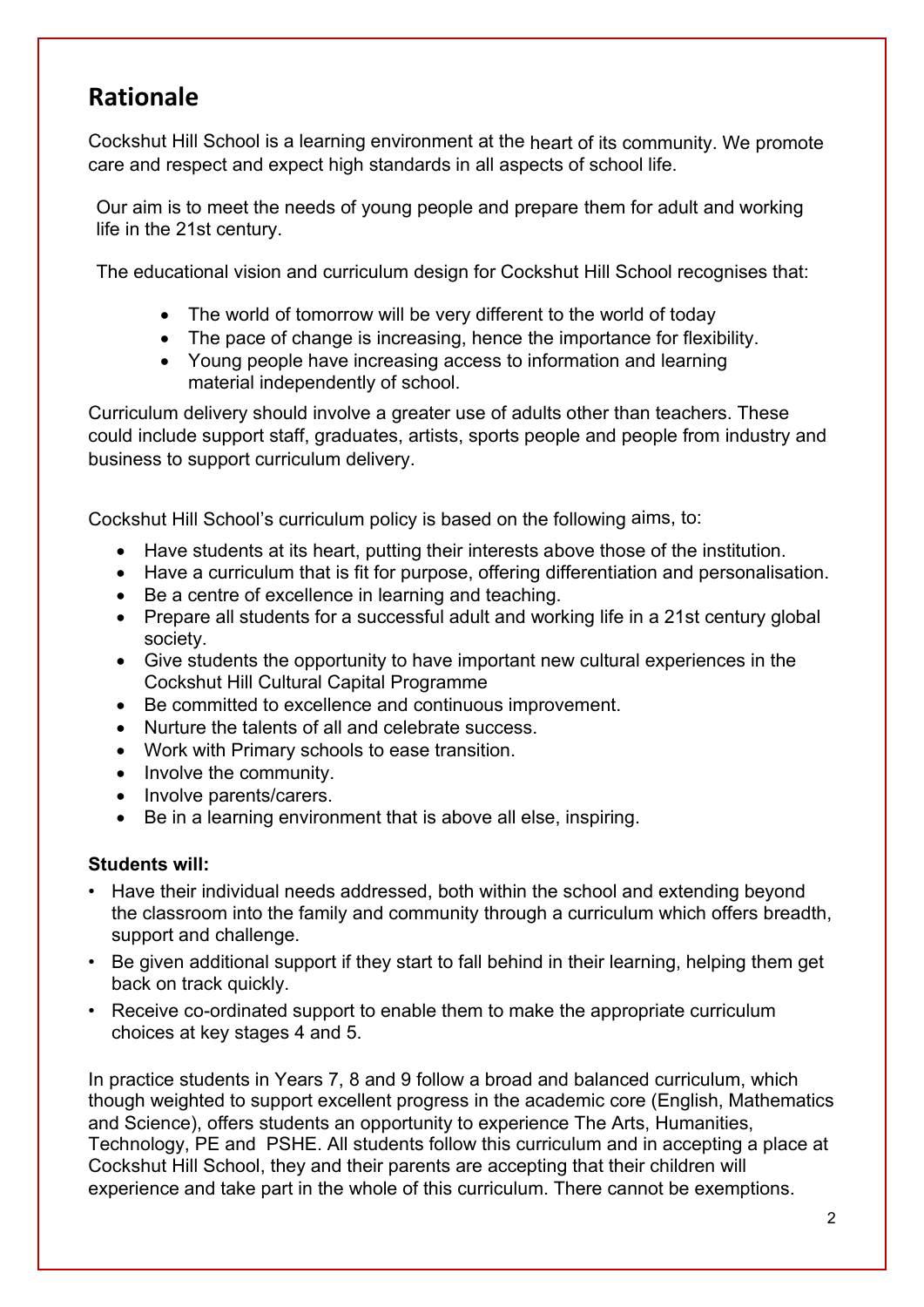In Years 10 and 11, Students are able to choose the subjects they will study alongside the core of English, Mathematics, Science, RE and PE. In addition, all students in Years 7 to 11 are offered a variety of other enrichment activities, through extra-curricular opportunities.

## **Teaching & Learning Philosophy at CSH**

Our T&L is underpinned by the extensive research of Shaun Allison & Andy Tharby's *Making Every Lesson Count-* the five principles are the key skills we develop and use extensively in teaching. These 5 principles are embedded into our teaching and learning by way of a direct instruction model – "The 5 Principles Teaching Cycle"

## **Cockshut Hill T&L Principles:**

- 1. Challenge
- 2. Explanation
- 3. Modelling
- 4. Questioning
- 5. Feedback

### **Lead Practitioners and Senior Leadership Team:**

We have 7 Lead Practitioners across the school who lead and drive on embedding the Principles in their areas and lead on Personal Learning Development (PLD) sessions across the school both in departments and whole school. They also quality assure T&L alongside senior team, coach staff and showcase their teaching to others too. Lead Practitioners and the Senior Leadership Team work to improve T&L which in turn enables our curriculum to be implemented as designed.



## **Policy statement**

## **The Key Stage 3 Curriculum Year 7,8 & 9**

The curriculum is devised to allow students to follow the essential core subjects of English, Mathematics and Science as well as having a broad and balanced experience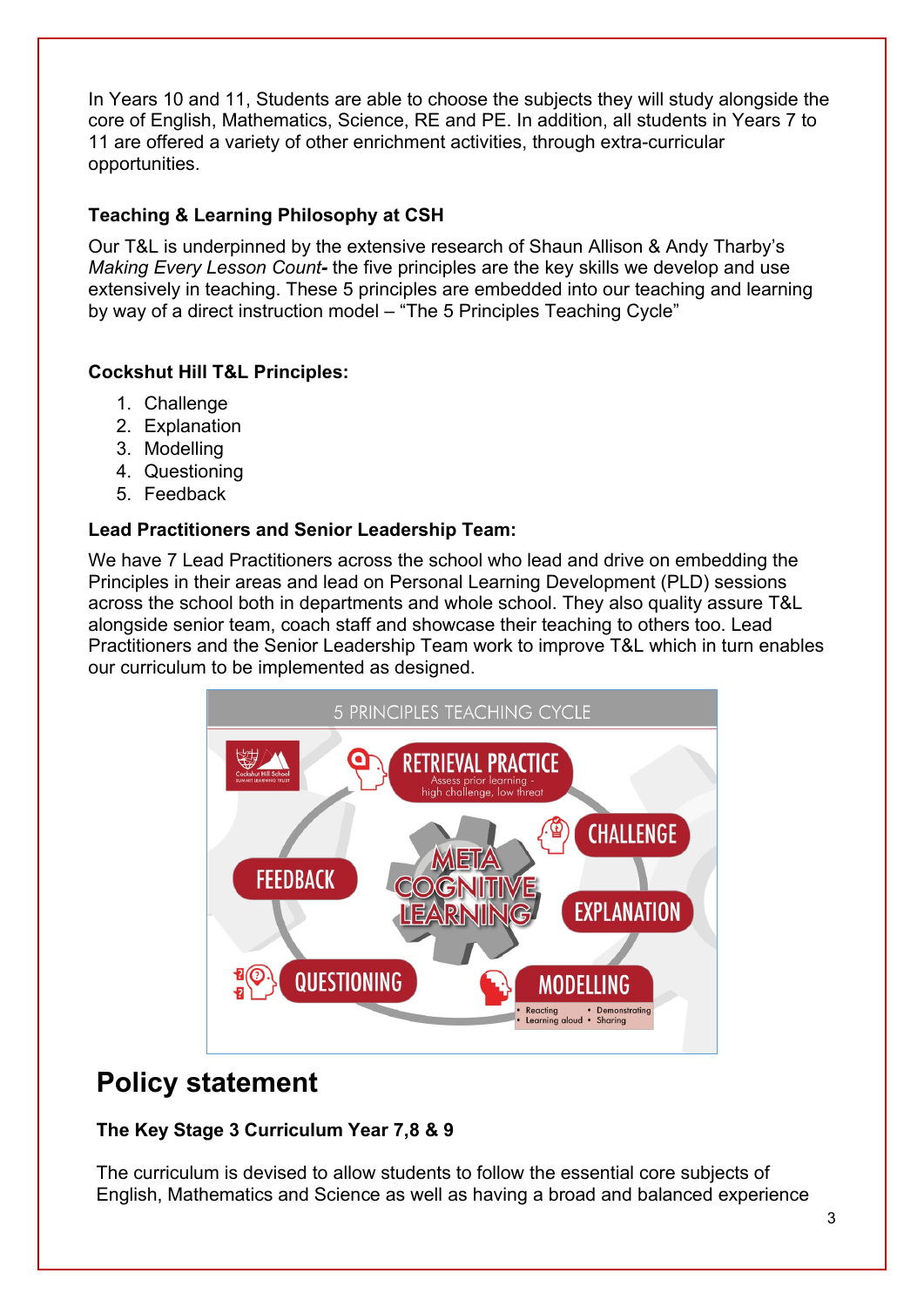of humanities and creativity subjects. The subjects will allow students the opportunity to make more informed choices during the options process. Every student has either English or Mathematics every day to build on the importance of literacy and numeracy skills so that they can have a good foundation for access to the KS4 curriculum. Curriculum planning for all subjects is an integral part of leaders and their staffs work and the intent, implementation and impact of their curriculums are routinely assessed via a series of subject Deep Dives each half term.

Subjects plan curricula that reflect the school and trusts vision for education – "Ambition through Challenge" is a key pledge we make to ensure students are ready to be lifelong learners and to be "Nothing but the Best".

| Subject                            | Allocated time in a<br>fortnight (mins) |
|------------------------------------|-----------------------------------------|
| English                            | 450                                     |
| Mathematics                        | 450                                     |
| lScience                           | 450                                     |
| Globality (Geography/ History/ RE) | 450                                     |
| Modern Foreign Languages           | 225                                     |
| <b>Physical Education</b>          | 225                                     |
| Art                                | 150                                     |
| lΙT                                | 75 (150 Yr 9)                           |
| Music, Dance and Drama             | 225 (150 Yr 9)                          |
| Design Technology                  | 225 (150 Yr 9)                          |
| Aspire (PSHE)                      | 75                                      |

### **The KS4 Curriculum Year 10 & 11**

Cockshut Hill Schools' curriculum in year 10 and 11 is concerned with ensuring students get a "broad and balanced" choice that enables them to experience a range of subjects suited to their future ambitions whilst also allowing students to stretch their potential in subjects not offered to them before.

All students will have 3 options choices on top of the standard core subjects they must study. This allows students to still follow the EBACC qualification if they wish to do so or continue with subjects they have developed a passion for from the KS3 curriculum. Students can also venture into new qualifications not delivered at KS3.

#### **EBACC**

Students will follow the core subjects of Maths, English language, English literature and Science. They are also expected to complete the Modern foreign language they are currently studying (Spanish, French or Urdu) and a Humanities subject (History or Geography). Some students with a strong track record in Science at KS3 may attempt triple science which results in 3 GCSE's (Biology, Chemistry and Physics). Many 6th form colleges and Universities value this combination of qualifications.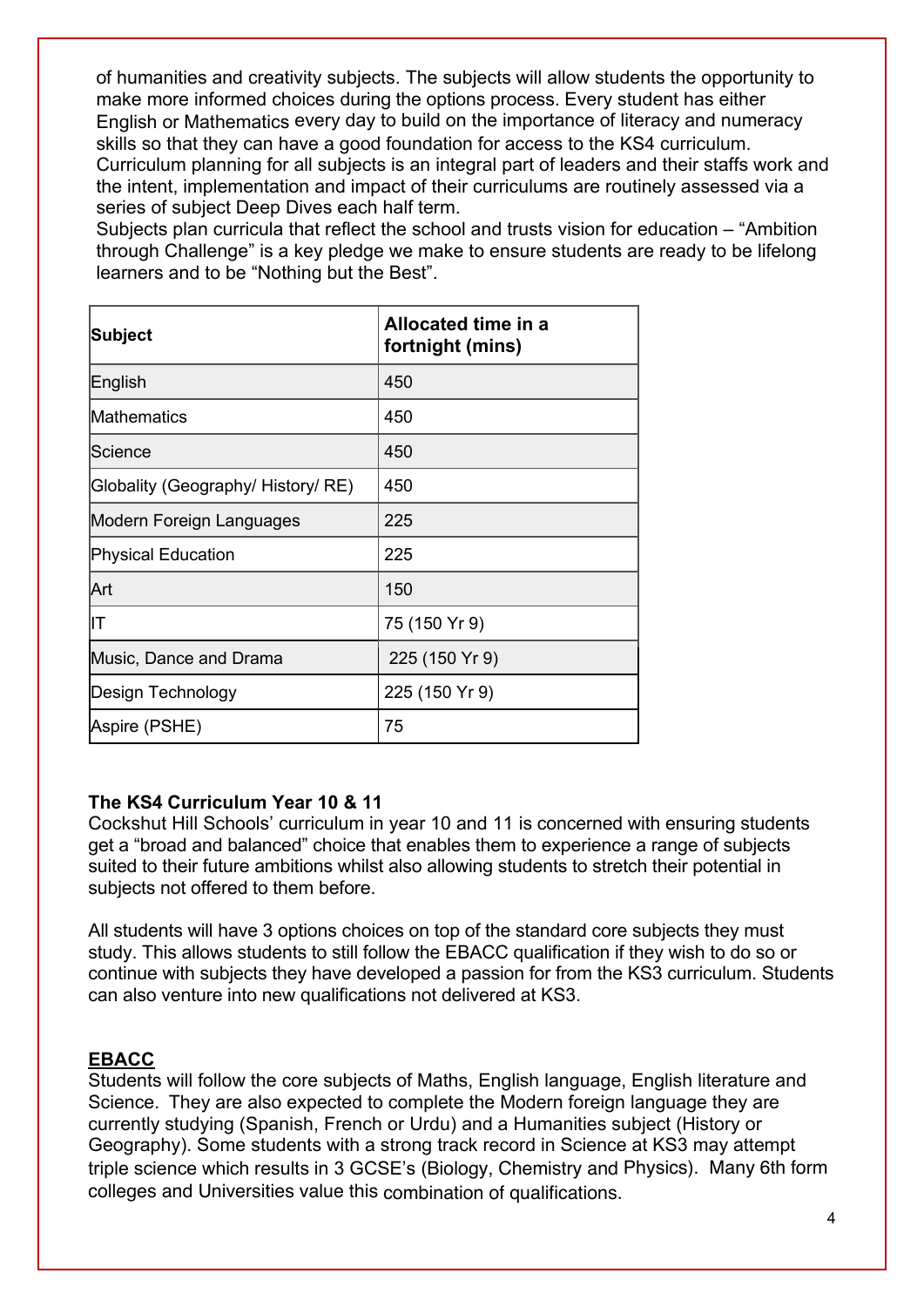In addition to this core curriculum, students will also be able to choose one other option. If students elect to choose both History and Geography, this combination is possible within this pathway.

| <b>Subjects</b>         | Time* | <b>Subjects</b>                              | Time* | <b>Subjects</b>             | Time* |
|-------------------------|-------|----------------------------------------------|-------|-----------------------------|-------|
| English                 | 525   | Geography                                    | 300   | <b>RE</b>                   | 300   |
| Maths                   | 525   | History                                      | 300   | Spanish                     | 300   |
| Science                 | 525   | Engineering                                  | 300   | Urdu                        | 300   |
| Fine Art                | 300   | <b>Child Development</b>                     | 300   | <b>Music</b>                | 300   |
| <b>Statistics</b>       | 300   | iMedia (ICT)                                 | 300   | <b>ASPIRE (PSHE)</b>        | 75    |
| <b>Computer Science</b> | 300   | <b>OCR National</b><br><b>Sports Science</b> | 300   | Hospitality and<br>Catering | 300   |
| <b>PE</b>               | 150   | Photography                                  | 300   |                             |       |
| Drama                   | 300   | French                                       | 300   |                             |       |

| Year 10 in 2021/2022 *Allocated time in a fortnight (mins) |  |  |
|------------------------------------------------------------|--|--|
|------------------------------------------------------------|--|--|

**Year 11 in 2021/2022 \***Allocated time in a fortnight (mins)

| <b>Subjects</b>         | Time* |
|-------------------------|-------|
| English                 | 645   |
| Maths                   | 645   |
| Science                 | 585   |
| Fine Art                | 320   |
| <b>Statistics</b>       | 320   |
| <b>Computer Science</b> | 320   |
| PE                      | 150   |
| Drama                   | 320   |
| Geography               | 320   |
| History                 | 320   |
| Engineering             | 320   |

| <b>Child Development</b>              | 320 |
|---------------------------------------|-----|
| iMedia (ICT)                          | 320 |
| <b>OCR National Sports</b><br>Science | 320 |
| Photography                           | 320 |
| <b>Hospitality and Catering</b>       | 320 |
| French                                | 320 |
| RE                                    | 360 |
| Spanish                               | 320 |
| Urdu                                  | 320 |
| Music                                 | 320 |
| <b>ASPIRE (PSHE)</b>                  | 75  |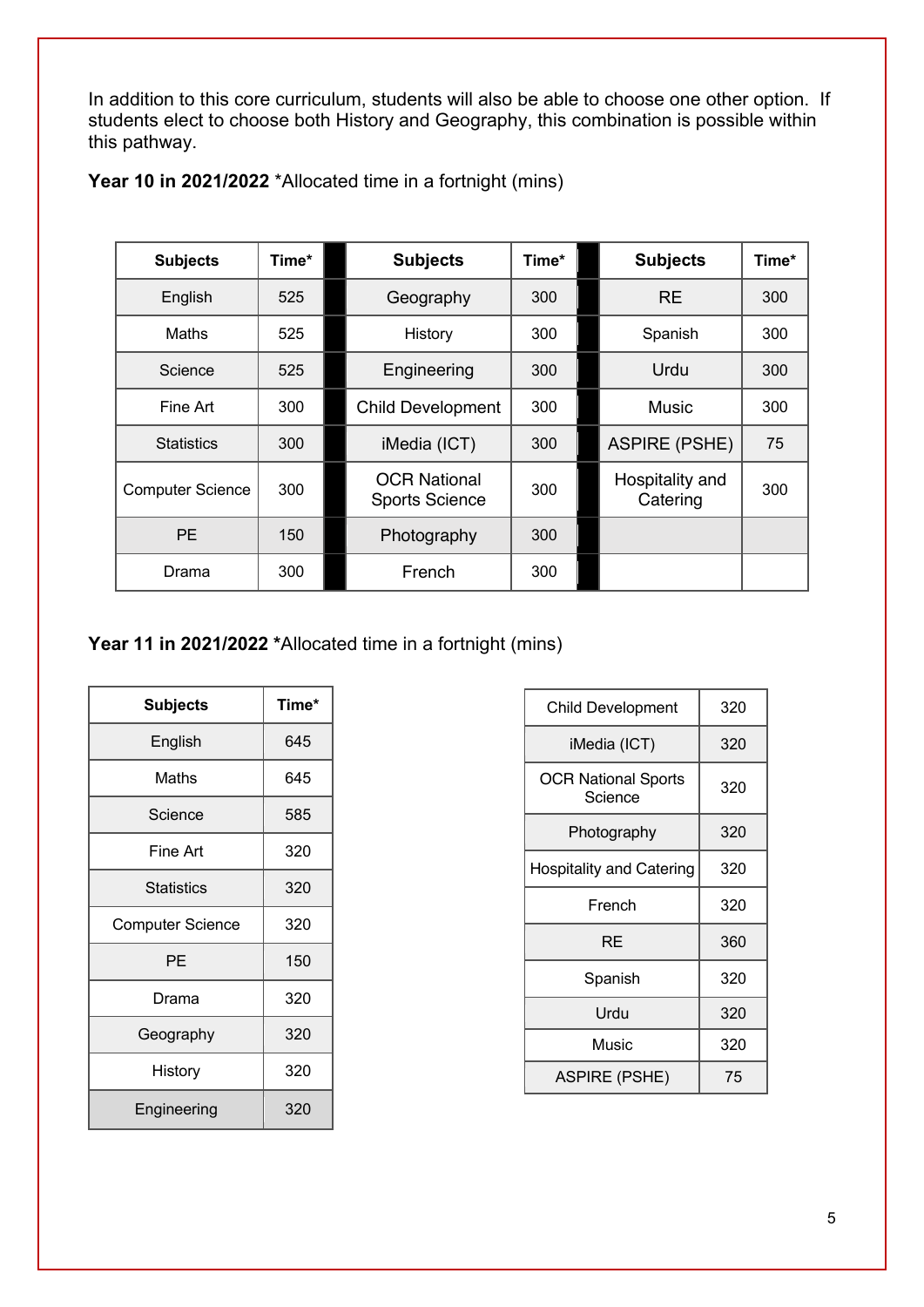#### **Period 5**

Year 11 students will have an extra hours learning every week (except CPD Tuesday) in all of their subjects (options will rotate between terms)

This time is a full one hour lesson with curriculum aims still the same as for all other lessons.

#### **Cultural Capital Curriculum**

Cockshut Hill is extremely proud of the introduction of a programme of events that allow students to build their cultural capital whilst in school.

At KS3 ALL students are taken on 2 trips per year

that extend their learning outside of the classroom and build their appreciation of the country they live in. Examples of events include a visit to the Black Country Living Museum and a trip to Weston Super Mare for a day at the seaside. Most visits are closely linked to the taught curriculum in certain subjects for example Geography links (Coasts) to our Weston-Super-Mare trip for year 8 students.

At KS4 ALL students have 1 cultural capital trip per year. Year 10 students are taken to a night time performance of A Christmas Carol (one of their main texts) at Stratford RSC. Year 11 have a trip to London visiting many of the most important institutions found there such as Parliament.

All trips are fully paid for by the school and the full offer can be found on the school's website.

### **Aspire (PSHE Programme)**

Cockshut Hill students undertake PSHE in the form of the schools ASPIRE programme. This is a timetabled lesson once per fortnight where students are taught the full range of PSHE requirements including sex and relationships education.

The ASPIRE programme is created a year in advance and mapped out for all year groups. Staff are allocated to each topic after an audit of their skills/knowledge on particular topics.

#### **Support for Special Needs - Mainstream**

In line with the SEN Code of Practice, Cockshut Hill has a Director of Inclusion/SENCO whose responsibility it is to co-ordinate provision for mainstream students with special educational needs. The school's inclusion policy details how students' special needs are identified and monitored with support tailored in accordance to their Code of Practice stage and specific needs.

Cockshut Hill recognises that there are many students without a statutory statement of SEN who also have diverse needs. All faculties have an inclusion policy which reflects our commitment in providing a broad, balanced, relevant and differentiated curriculum and, in doing so, meet the needs of individual students across the ability range.

#### **EAL Department**

Cockshut Hill has 1 full time member of staff who specialises in the teaching of students with EAL at all levels. Students are assessed for their need and then given discreet language lessons alongside accessing the rest of the curriculum once they are ready. Support is also provided for students in English and Maths by the EAL Department.